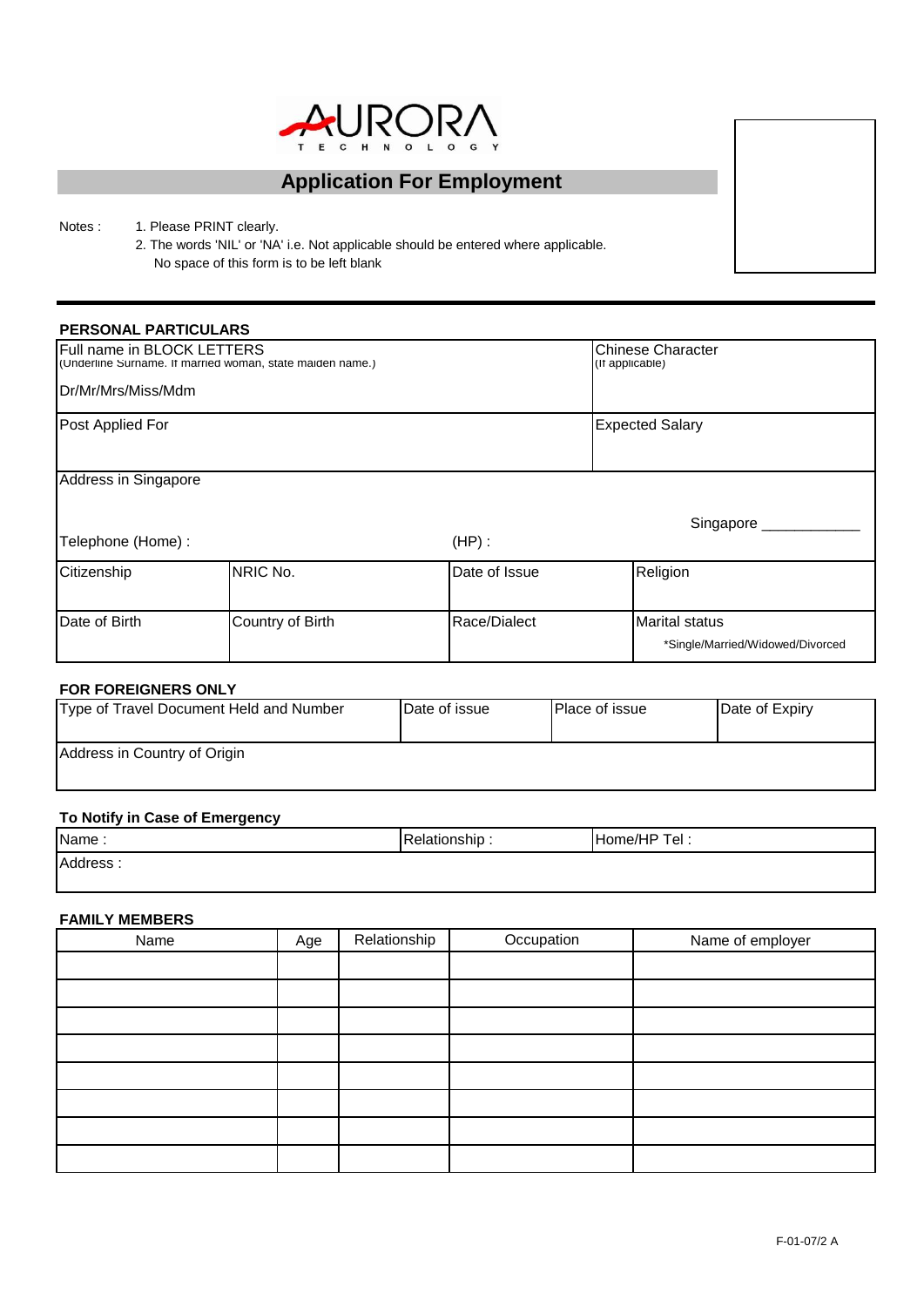## **EMPLOYMENT HISTORY**

|      | Date | Name of Employer | Job Title | <b>Basic Salary &amp; Allowances</b> |  | Reason(s) for               |         |
|------|------|------------------|-----------|--------------------------------------|--|-----------------------------|---------|
| From | To   |                  |           | Starting                             |  | Last Drawn   Other benefits | Leaving |
|      |      |                  |           |                                      |  |                             |         |
|      |      |                  |           |                                      |  |                             |         |
|      |      |                  |           |                                      |  |                             |         |
|      |      |                  |           |                                      |  |                             |         |
|      |      |                  |           |                                      |  |                             |         |
|      |      |                  |           |                                      |  |                             |         |
|      |      |                  |           |                                      |  |                             |         |
|      |      |                  |           |                                      |  |                             |         |
|      |      |                  |           |                                      |  |                             |         |
|      |      |                  |           |                                      |  |                             |         |

## **EDUCATION**

| School/Institute Attended                          |                | Year | Highest qualification attained |  |
|----------------------------------------------------|----------------|------|--------------------------------|--|
| (Attach detailed results from GCE O Level upwards) | Joined<br>Left |      |                                |  |
|                                                    |                |      |                                |  |
|                                                    |                |      |                                |  |
|                                                    |                |      |                                |  |
|                                                    |                |      |                                |  |
|                                                    |                |      |                                |  |

## **LANGUAGE PROFICIENCY (Include Dialect)**

| Written and Spoken | Spoken Only |  |  |
|--------------------|-------------|--|--|
|                    |             |  |  |

## **NATIONAL SERVICE (Singapore Citizens Only)**

| Date of Enlistment    | Run-Out-Date | Rank/Unit/Cov | Vocation                     |  |  |
|-----------------------|--------------|---------------|------------------------------|--|--|
|                       |              |               |                              |  |  |
| Appointment during NS |              |               | Appointment during Reservist |  |  |
|                       |              |               |                              |  |  |

#### **HOBBIES AND RECREATIONAL ACTIVITIES:**

## **MEMBERSHIP OF PROFESSIONAL SOCIETIES, CLUBS & ASSOCIATIONS :**

#### **REFEREES**

(Give particulars of 2 referees (not relatives) known to Applicant for 2 years or > to whom references may be made)

| Name       | Contact Tel:                          | Years known: |
|------------|---------------------------------------|--------------|
| Address    |                                       |              |
| Occupation | In what capacity do you know *him/her |              |
|            |                                       |              |
| Name       | Contact Tel:                          | Years known: |
| Address    |                                       |              |
| Occupation | In what capacity do you know *him/her |              |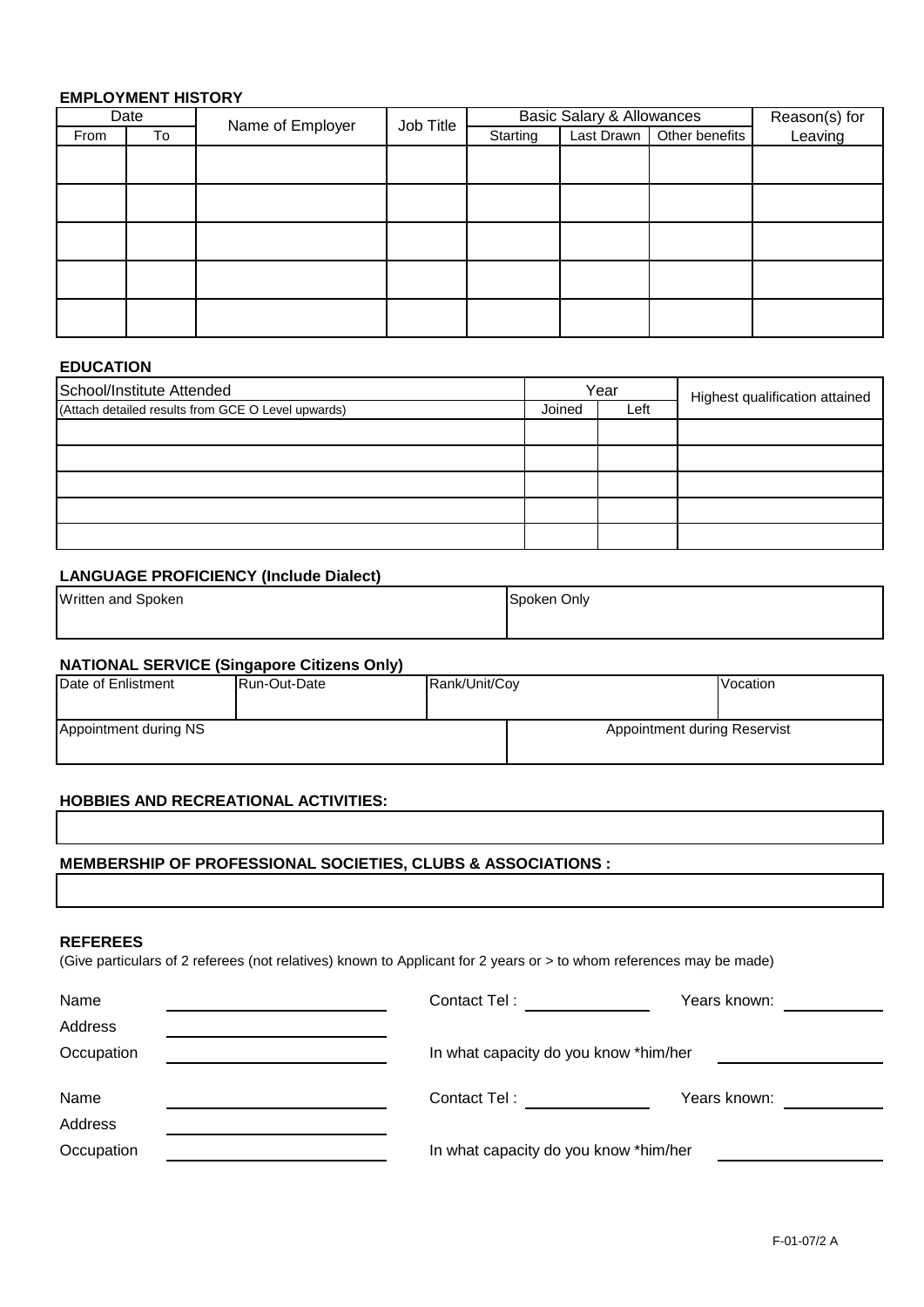| $\mathbf 1$ . | Draw below the organisation chart showing your position in your present job.                                |
|---------------|-------------------------------------------------------------------------------------------------------------|
|               |                                                                                                             |
|               |                                                                                                             |
|               |                                                                                                             |
|               |                                                                                                             |
|               |                                                                                                             |
|               |                                                                                                             |
|               |                                                                                                             |
|               |                                                                                                             |
|               |                                                                                                             |
|               |                                                                                                             |
|               |                                                                                                             |
|               |                                                                                                             |
|               |                                                                                                             |
|               |                                                                                                             |
|               |                                                                                                             |
|               |                                                                                                             |
| 2.            | Briefly describe your working experience, giving particular emphasis to the areas which are relevant to the |
|               | job you are applying.                                                                                       |
|               |                                                                                                             |
|               |                                                                                                             |
|               |                                                                                                             |
|               |                                                                                                             |
|               |                                                                                                             |
|               |                                                                                                             |
|               |                                                                                                             |
|               |                                                                                                             |
|               |                                                                                                             |
|               |                                                                                                             |
|               |                                                                                                             |
| c             | What attributes do you consider as most important for the position you are applying?                        |
|               |                                                                                                             |
|               |                                                                                                             |
|               |                                                                                                             |
|               |                                                                                                             |
|               |                                                                                                             |
|               |                                                                                                             |
|               |                                                                                                             |
|               |                                                                                                             |
|               |                                                                                                             |
|               |                                                                                                             |
| 4.            | What are your career objectives now and in 3 to 5 year's time.                                              |
|               | (You may want to describe the type of organisation and the position you hope to attain)                     |
|               |                                                                                                             |
|               |                                                                                                             |
|               |                                                                                                             |
|               |                                                                                                             |
|               |                                                                                                             |
|               |                                                                                                             |
|               |                                                                                                             |
|               |                                                                                                             |
|               |                                                                                                             |
|               |                                                                                                             |
|               |                                                                                                             |